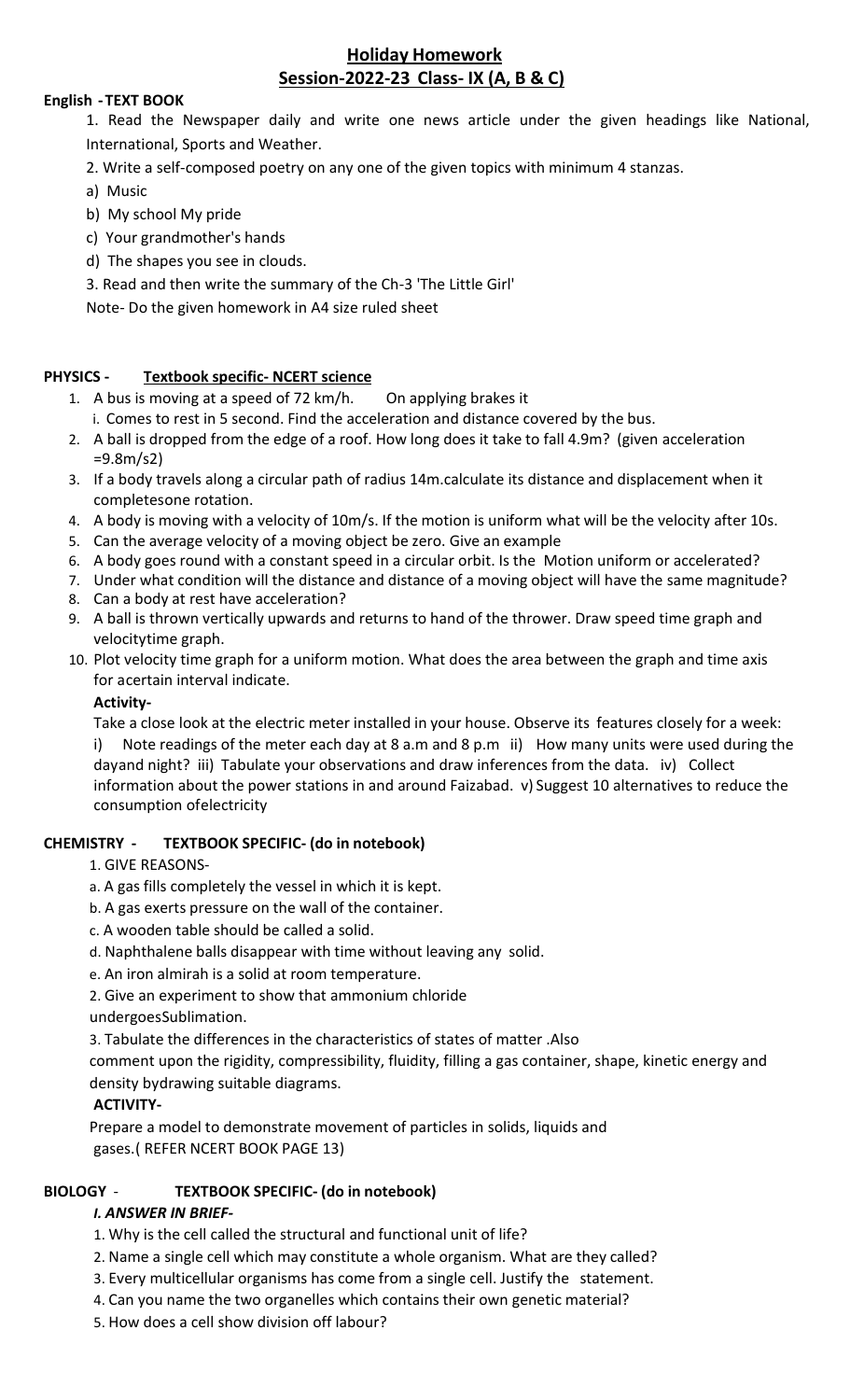## *II.VALUE BASED QUESTION-*

- 1. a. A fruit is green when unripe but become beautifully coloured when ripe. How does this change occur?
- b. What is the importance of this change?
- c. What is mutualism involved?
- d. Give an example of such a mutualism in our society?

# **ACTIVITY- (do in project file)**

Collect data from reliable sources from the internet about trends inthe number of people infected by COVID-19 in different states in India or in different countries and the number of people who have recovered or succumbed due to the infection.

- $\triangleright$  Explain how the virus can be spread.
- $\triangleright$  What is the correct procedure to wash hands?
- $\triangleright$  Explain the preventive measures for COVID-19.
- $\triangleright$  What can you do as an individual to avoid the spread of COVID-19?

# **Social Science (History / Civics) - TEXTBOOK SPECIFIC- History:**

(1) Mention the different political symbols used during the French Revolution and explain their significance in3-4 lines in your History notebook.

(2) On the map of France mark the areas affected by Great Fear and the places important for slave trade.

# **ACTIVITY-**

Make a PPT of about 8-10 slides explaining the meaning of democracy and the merits and demerits ofDemocracy.

# **Geography- TEXTBOOK SPECIFIC-**

- 1. Mark the maps and paste the same in your textbooks.
	- A. India and its neighboring countries along with latitude and longitude and Indian standard parallel.
	- B. India physiography- (map given in the NCERT book)
	- C. Major rivers of India along with their tributaries.

## **Activity Based-**

- 1. Make a project file of 10 to 12 pages on punch sheets.
- 2. Word limit not to exceed 1000 words.
- 3. Pictures from various sources eg- Newspapers and Magazine cuttings can be used.Topic- "the Indian Monsoon – its Importance and Implications for our country".

## **Artificial Intelligence (AI- 417):** TEXT BOOK SPECIFIC

Write a note on the following topics in a small size notebook-

- 1. Communication
- 2. Type of Communication
- 3. Communication cycle
- 4. 7 C's of Communication
- 5. Types of Sentence
	- &
- 1. Introduction to Artificial Intelligence
- 2. Applications of Artificial Intelligence

# **ACTIVITY ZONE-**

- 1. Which type of **Operating System** software is used in your school's computer laboratory? Write few names.
- 2. Make a presentations on **Cyber Safety and Security**.

## **Art – Topics-**

- a. Lockdown ( COVID-19) Scene
- b. School girl teaching the alphabets to the parents
- c. To working human figure

**GAMES-** Make a one minute video of you n your family performing Surya Namaskar.